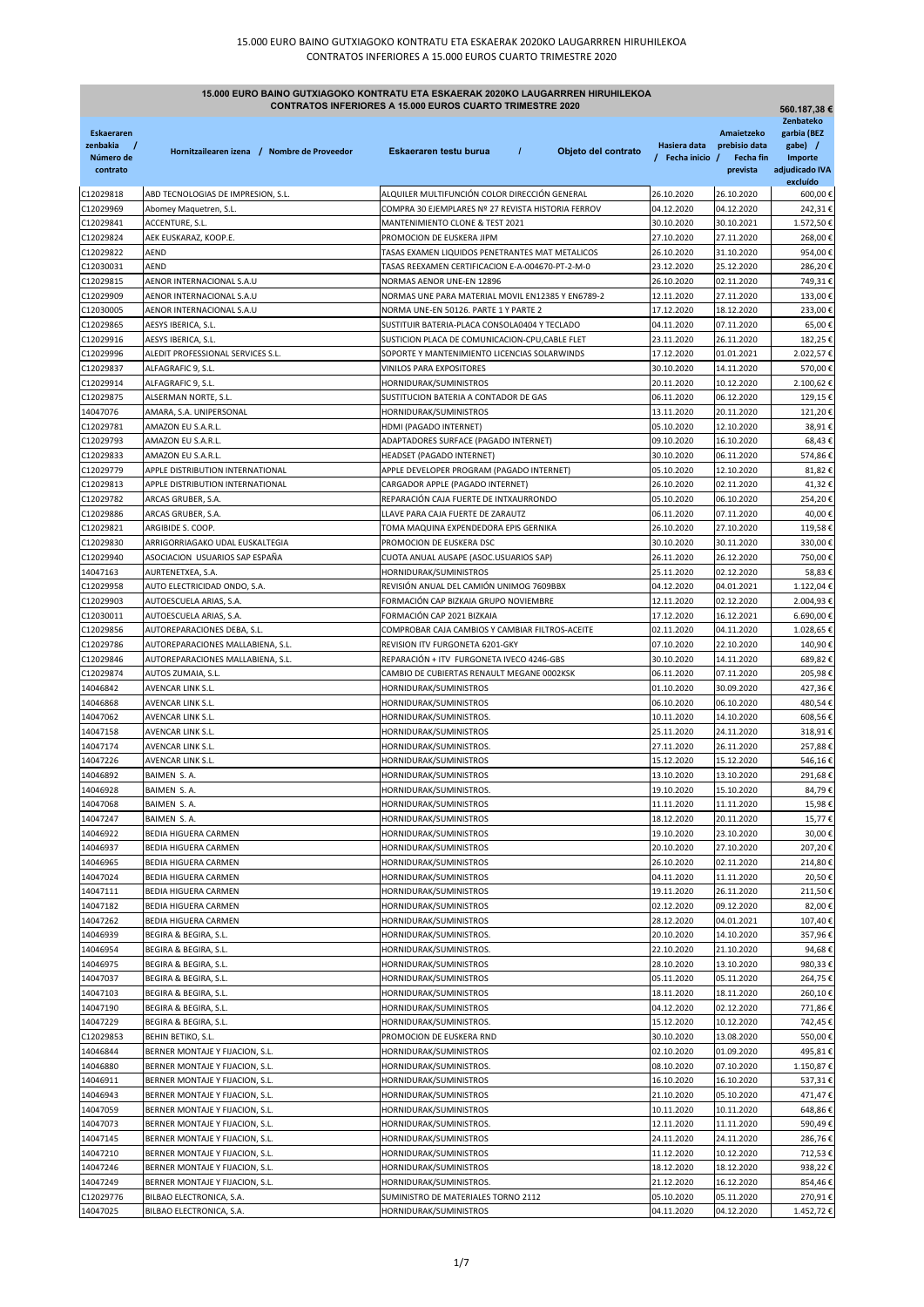| <b>Eskaeraren</b><br>zenbakia<br>$\prime$<br>Número de<br>contrato | Hornitzailearen izena / Nombre de Proveedor | $\overline{I}$<br>Objeto del contrato<br>Eskaeraren testu burua | Hasiera data<br>/ Fecha inicio / | Amaietzeko<br>prebisio data<br>Fecha fin<br>prevista | Zenbateko<br>garbia (BEZ<br>gabe) /<br>Importe<br>adjudicado IVA<br>excluído |
|--------------------------------------------------------------------|---------------------------------------------|-----------------------------------------------------------------|----------------------------------|------------------------------------------------------|------------------------------------------------------------------------------|
| C12029869                                                          | BILBAO ELECTRONICA, S.A.                    | POLIMETROS DIGITALES Y BATERIAS                                 | 04.11.2020                       | 19.11.2020                                           | 100,68€                                                                      |
| 14047077                                                           | BILBAO ELECTRONICA, S.A.                    | HORNIDURAK/SUMINISTROS                                          | 13.11.2020                       | 11.12.2020                                           | 1.069,40€                                                                    |
| 14047132                                                           | BILBAO ELECTRONICA, S.A.                    | HORNIDURAK/SUMINISTROS                                          | 23.11.2020                       | 30.11.2020                                           | 340,20€                                                                      |
| 14047222                                                           | BILBAO ELECTRONICA, S.A.                    | HORNIDURAK/SUMINISTROS                                          | 14.12.2020                       | 29.12.2020                                           | 47,85€                                                                       |
| 14046976                                                           | BKM HIGIENE PROFESIONAL 2006, S.L.          | HORNIDURAK/SUMINISTROS                                          | 28.10.2020                       | 22.10.2020                                           | 654,99€                                                                      |
| 14047079                                                           | BKM HIGIENE PROFESIONAL 2006, S.L.          | HORNIDURAK/SUMINISTROS                                          | 13.11.2020                       | 13.11.2020                                           | 514,51€                                                                      |
| 14047194                                                           | BKM HIGIENE PROFESIONAL 2006, S.L.          | HORNIDURAK/SUMINISTROS                                          | 04.12.2020                       | 03.12.2020                                           | 401,08€                                                                      |
| 14047006                                                           | BRAMMER IBERICA, S.A.                       | HORNIDURAK/SUMINISTROS                                          | 03.11.2020                       | 25.11.2020                                           | 39,05€                                                                       |
| 14047097                                                           | BRAMMER IBERICA, S.A.                       | HORNIDURAK/SUMINISTROS                                          | 17.11.2020                       | 24.11.2020                                           | 110,92€                                                                      |
| 14047130                                                           | BRAMMER IBERICA, S.A.                       | HORNIDURAK/SUMINISTROS                                          | 20.11.2020                       | 05.12.2020                                           | 156,20€                                                                      |
| 14047204                                                           | BRAMMER IBERICA, S.A.                       | HORNIDURAK/SUMINISTROS                                          | 10.12.2020                       | 25.12.2020                                           | 39,05€                                                                       |
| 14047230                                                           | BRAMMER IBERICA, S.A.                       | HORNIDURAK/SUMINISTROS                                          | 15.12.2020                       | 28.12.2020                                           | 105,62€                                                                      |
| C12029957                                                          | BULLHOST CLOUD SERVICE S.L.                 | ANÁLISIS DE SEGURIDAD DE LA INFORMACIÓN                         | 04.12.2020                       | 04.02.2021                                           | 4.000,00€                                                                    |
| 14046946                                                           | BURDIN SUMINISTROS, S.L.                    | HORNIDURAK/SUMINISTROS                                          | 22.10.2020                       | 29.10.2020                                           | 9,60€                                                                        |
| 14047093                                                           | BURDIN SUMINISTROS, S.L.                    | HORNIDURAK/SUMINISTROS                                          | 17.11.2020                       | 24.11.2020                                           | 17,00€                                                                       |
| 14047112                                                           | BURDIN SUMINISTROS, S.L.                    | HORNIDURAK/SUMINISTROS                                          | 19.11.2020                       | 26.11.2020                                           | 9,00€                                                                        |
| 14047164                                                           | BURDIN SUMINISTROS, S.L.                    | HORNIDURAK/SUMINISTROS                                          | 25.11.2020                       | 02.12.2020                                           | 32,98€                                                                       |
| 14047183                                                           | <b>BURDIN SUMINISTROS, S.L.</b>             | HORNIDURAK/SUMINISTROS                                          | 02.12.2020                       | 09.12.2020                                           | 120,20€                                                                      |
| C12029893                                                          | BUREAU VERITAS INSPECCION Y TESTING         | OCA BAJA TENSION TALLER LUTXANA                                 | 09.11.2020                       | 24.11.2020                                           | 720,00€                                                                      |
| C12029927                                                          | BUREAU VERITAS INSPECCION Y TESTING         | REVISIÓN OCA ASCENSORES COCHERAS Y PM GASTEIZ                   | 23.11.2020                       | 23.12.2020                                           | 141,00€                                                                      |
| 14046974                                                           | CALMELL, S.A.                               | HORNIDURAK/SUMINISTROS                                          | 28.10.2020                       | 25.11.2020                                           | 14.767,50€                                                                   |
| 14047082                                                           | CARPINTERIA METAL J. PEREZ, S.L.            | HORNIDURAK/SUMINISTROS.                                         | 16.11.2020                       | 12.11.2020                                           | 144,00€                                                                      |
| C12030043                                                          | CELSO GONZALEZ PUENTE                       | REPARACIÓN HIDROLIMPIADORA                                      | 29.12.2020                       | 13.01.2021                                           | 461,25€                                                                      |
| C12030044                                                          | CELSO GONZALEZ PUENTE                       | REPARACION CEPILLO INCLINADO.TUNEL LAVADO.ARASO                 | 29.12.2020                       | 13.01.2021                                           | 259,60€                                                                      |
| C12029863                                                          | CERVIC, S.A.                                | SUMINISTRO DE PEGATINAS RESTO TALLER GASTEIZ                    | 04.11.2020                       | 05.11.2020                                           | 128,85€                                                                      |
| C12030027                                                          | CERVIC, S.A.                                | SUMINISTRO DE PEGATINAS RESTO PLAN ACCIÓN COVID-19              | 22.12.2020                       | 05.01.2021                                           | 623,25€                                                                      |
| C12029827                                                          | CLIMA NORTE, S. L.                          | SUSTITUCIÓN DE SONDA ANTIHIELO                                  | 30.10.2020                       | 30.11.2020                                           | 259,00€                                                                      |
| C12029995                                                          | CLIMA NORTE, S. L.                          | INSTALACIÓN DE UN RECUPERADOR DE AIRE                           | 17.12.2020                       | 17.01.2021                                           | 5.372,02€                                                                    |
| C12029851                                                          | CODEAM, S.L.                                | OCA TRIENAL ACUMULADORES AIRE                                   | 30.10.2020                       | 29.11.2020                                           | 300,00€                                                                      |
| 14047120                                                           | COMERCIAL EIBARRESA HEYBER, S.L.            | HORNIDURAK/SUMINISTROS                                          | 20.11.2020                       | 27.11.2020                                           | 120,40€                                                                      |
| C12029820                                                          | COMERCIAL F.B. ZARGES, S.L.                 | FIJACIÓNES BARANDILLAS ESCALERAS COCHERAS LEBARIO               | 26.10.2020                       | 26.11.2020                                           | 1.100,00€                                                                    |
| 14047087                                                           | COMERCIAL LEKU-ONA S.L.                     | HORNIDURAK/SUMINISTROS.                                         | 16.11.2020                       | 16.11.2020                                           | 16,98€                                                                       |
| 14046980                                                           | COMERCIAL QUIMICA HERBE, S.L.               | HORNIDURAK/SUMINISTROS                                          | 28.10.2020                       | 01.11.2020                                           | 169,80€                                                                      |
| C12029924                                                          | COMERCIAL SOLDABERRI, S.L.                  | CAMBIO MANGUERAS Y CARTUCHOS AUTOGENAS.ARASO                    | 23.11.2020                       | 08.12.2020                                           | 893,67€                                                                      |
|                                                                    | COMERCIO INDUSTRIAL DE RODAMIENTOS          | HORNIDURAK/SUMINISTROS                                          | 24.11.2020                       | 01.12.2020                                           | 1.026,00€                                                                    |
| 14047144                                                           |                                             |                                                                 |                                  |                                                      |                                                                              |
| C12029785                                                          | CONSTRUCCION Y AUX. DE FF.CC., S.A.         | IMPUESTOS SOBRE GASES FLUORADOS EMUS 09-2020.ARASO              | 07.10.2020                       | 22.10.2020                                           | 186,27€                                                                      |
| C12029847                                                          | CONSTRUCCION Y AUX. DE FF.CC., S.A.         | EXTRACCION DE IMAGENES 3º TRIMESTRE 2020                        | 30.10.2020                       | 30.11.2020                                           | 565,00€                                                                      |
| 14046899                                                           | CRESPO MENDIKOTE, JOSE LUIS                 | HORNIDURAK/SUMINISTROS                                          | 14.10.2020                       | 21.10.2020                                           | 32,23€                                                                       |
| 14047023                                                           | CROVI SERVICIOS Y SUMINISTROS AL MA         | HORNIDURAK/SUMINISTROS.                                         | 04.11.2020                       | 04.11.2020                                           | 554,82€                                                                      |
| C12029871                                                          | DAFO SPAIN, S.L.                            | REVISIÓN 2020 SIS. EXTINCIÓN INCENDIOS DAFO LEIOA               | 04.11.2020                       | 04.12.2020                                           | 4.012,00€                                                                    |
| C12029872                                                          | DAFO SPAIN, S.L.                            | REVIS. ANUAL SISTEMA EXTINC.INCENDIOS DAFO ZYA2020              | 04.11.2020                       | 04.12.2020                                           | 4.802,60€                                                                    |
| C12029889                                                          | DANOBAT S.COOP                              | DISEÑO Y CARGA DE PERFILES EN TORNO ARASO                       | 09.11.2020                       | 24.11.2020                                           | 1.950,00€                                                                    |
| 14046910                                                           | DATACOL HISPANIA - I. FIJ. TECNICA,         | HORNIDURAK/SUMINISTROS                                          | 16.10.2020                       | 14.10.2020                                           | 370,45€                                                                      |
| 14047213                                                           | DATACOL HISPANIA - I. FIJ. TECNICA,         | HORNIDURAK/SUMINISTROS.                                         | 11.12.2020                       | 04.12.2020                                           | 112,75€                                                                      |
| 14047214                                                           | DATACOL HISPANIA - I. FIJ. TECNICA,         | HORNIDURAK/SUMINISTROS.                                         | 11.12.2020                       | 11.12.2020                                           | 1.111,50€                                                                    |
| 14047217                                                           | DATACOL HISPANIA - I. FIJ. TECNICA,         | HORNIDURAK/SUMINISTROS.                                         | 14.12.2020                       | 14.12.2020                                           | 2.457,43€                                                                    |
| C12029978                                                          | DEIKA, S.A.                                 | REPARTO CESTAS DE NAVIDAD                                       | 04.12.2020                       | 10.12.2020                                           | 3.350,00€                                                                    |
| 14047275                                                           | <b>DENAROT ROTULOS</b>                      | HORNIDURAK/SUMINISTROS                                          | 30.12.2020                       | 11.01.2021                                           | 504,00€                                                                      |
| C12029868                                                          | DENIOS, S.L.                                | DETECTOR DERRAMES SPILLGUARD®                                   | 04.11.2020                       | 11.11.2020                                           | 431,20€                                                                      |
| C12029922                                                          | DENIOS, S.L.                                | SUMINISTRO DE LAVAOJOS                                          | 23.11.2020                       | 23.12.2020                                           | 132,48€                                                                      |
| C12029926                                                          | DHL PARCEL IBERIA, S.L.                     | SERVICIO PAQUETERIA LEIOA 2020                                  | 23.11.2020                       | 06.01.2021                                           | 100,00€                                                                      |
| C12029884                                                          | DISEÑO INTERIORISMO INFORMATICA OFI         | MOBILIARIO PARA VESTUARIO KUKULLAGA                             | 06.11.2020                       | 21.11.2020                                           | 3.884,58€                                                                    |
| 14046926                                                           | DL. DISTRIBUCIONES LOPETEGI, S.L.           | HORNIDURAK/SUMINISTROS                                          | 19.10.2020                       | 14.10.2020                                           | 406,20€                                                                      |
| C12029796                                                          | DRAGO SOLUTIONS SAU                         | INSTALACION NUEVA VERSION CUADRO MANDO LURRALDEBUS              | 09.10.2020                       | 10.10.2020                                           | 14.990,00€                                                                   |
| C12029795                                                          | DURANGOKO UDAL EUSKALTEGIA                  | PROMOCION DE EUSKERA IIA                                        | 09.10.2020                       | 09.11.2020                                           | 285,00€                                                                      |
| C12029915                                                          | ECONOCOM PRODUCTS & SOLUTIONS SAU           | ORDENADORES PIO                                                 | 20.11.2020                       | 26.11.2020                                           | 12.239,60€                                                                   |
| C12029811                                                          | ECONOCOM SERVICIOS, S.A.                    | BATERÍAS PARA PORTÁTILES                                        | 26.10.2020                       | 02.11.2020                                           | 462,48€                                                                      |
| C12029829                                                          | ECONOCOM SERVICIOS, S.A.                    | MANTENIMIENTO SERVIDORES LURRALDEBUS Y FW GASTEIZ               | 30.10.2020                       | 14.11.2020                                           | 411,36€                                                                      |
| C12029975                                                          | E-COORDINA DIGITAL KNOWLEDGE SL             | ACTUALIZACIONES CURSO COVID EUSKOTREN(BOLSA HORAS)              | 04.12.2020                       | 03.12.2021                                           | 400,00€                                                                      |
| 14047092                                                           | EGUIBER SUMINISTROS INDUSTRIALES, S         | HORNIDURAK/SUMINISTROS                                          | 17.11.2020                       | 24.11.2020                                           | 88,48€                                                                       |
| 14047231                                                           | EGUIBER SUMINISTROS INDUSTRIALES, S         | BROCA ESCALONADA 6-38MM REF.AV4OBM5B                            | 16.12.2020                       | 16.12.2020                                           | 119,43€                                                                      |
| 14046996                                                           | ELECTRICIDAD N. OSES, S.A.                  | HORNIDURAK/SUMINISTROS                                          | 02.11.2020                       | 06.11.2020                                           | 8,76€                                                                        |
| 14047090                                                           | ELECTRICIDAD N. OSES, S.A.                  | HORNIDURAK/SUMINISTROS                                          | 17.11.2020                       | 24.11.2020                                           | 47,80€                                                                       |
| 14047140                                                           | ELECTRICIDAD N. OSES, S.A.                  | HORNIDURAK/SUMINISTROS                                          | 24.11.2020                       | 01.12.2020                                           | 52,00€                                                                       |
| 14047181                                                           | ELECTRICIDAD N. OSES, S.A.                  | HORNIDURAK/SUMINISTROS                                          | 02.12.2020                       | 09.12.2020                                           | 36,90€                                                                       |
| 14047225                                                           | ELECTRICIDAD N. OSES, S.A.                  | ECOTASA TOTAL 3,10 EUROS.                                       | 15.12.2020                       | 22.12.2020                                           | 131,90€                                                                      |
| 14047080                                                           | ELECTRO VIZCAYA, S.A.L.                     | HORNIDURAK/SUMINISTROS                                          | 16.11.2020                       | 23.11.2020                                           | 60,50€                                                                       |
| 14047091                                                           | ELECTRO VIZCAYA, S.A.L.                     | HORNIDURAK/SUMINISTROS                                          | 17.11.2020                       | 24.11.2020                                           | 18,28€                                                                       |
| C12029888                                                          | ELECTRODOMESTICOS SERANTES, S.L.            | SUMINISTRO DE FRIGORÍFICO ALMACÉN SS.GG.                        | 09.11.2020                       | 10.11.2020                                           | 164,46€                                                                      |
| C12029917                                                          | ELETXO ASESORES SL                          | FORMACIÓN MARKETING                                             | 23.11.2020                       | 23.01.2021                                           | 574,00€                                                                      |
| 14046968                                                           | EMAUS BIDASOA, S.L.U.                       | HORNIDURAK/SUMINISTROS                                          | 26.10.2020                       | 09.11.2020                                           | 67,00€                                                                       |
| 14047083                                                           | ENAUTO D.T.L., S.A.                         | HORNIDURAK/SUMINISTROS.                                         | 16.11.2020                       | 12.11.2020                                           | 147,60€                                                                      |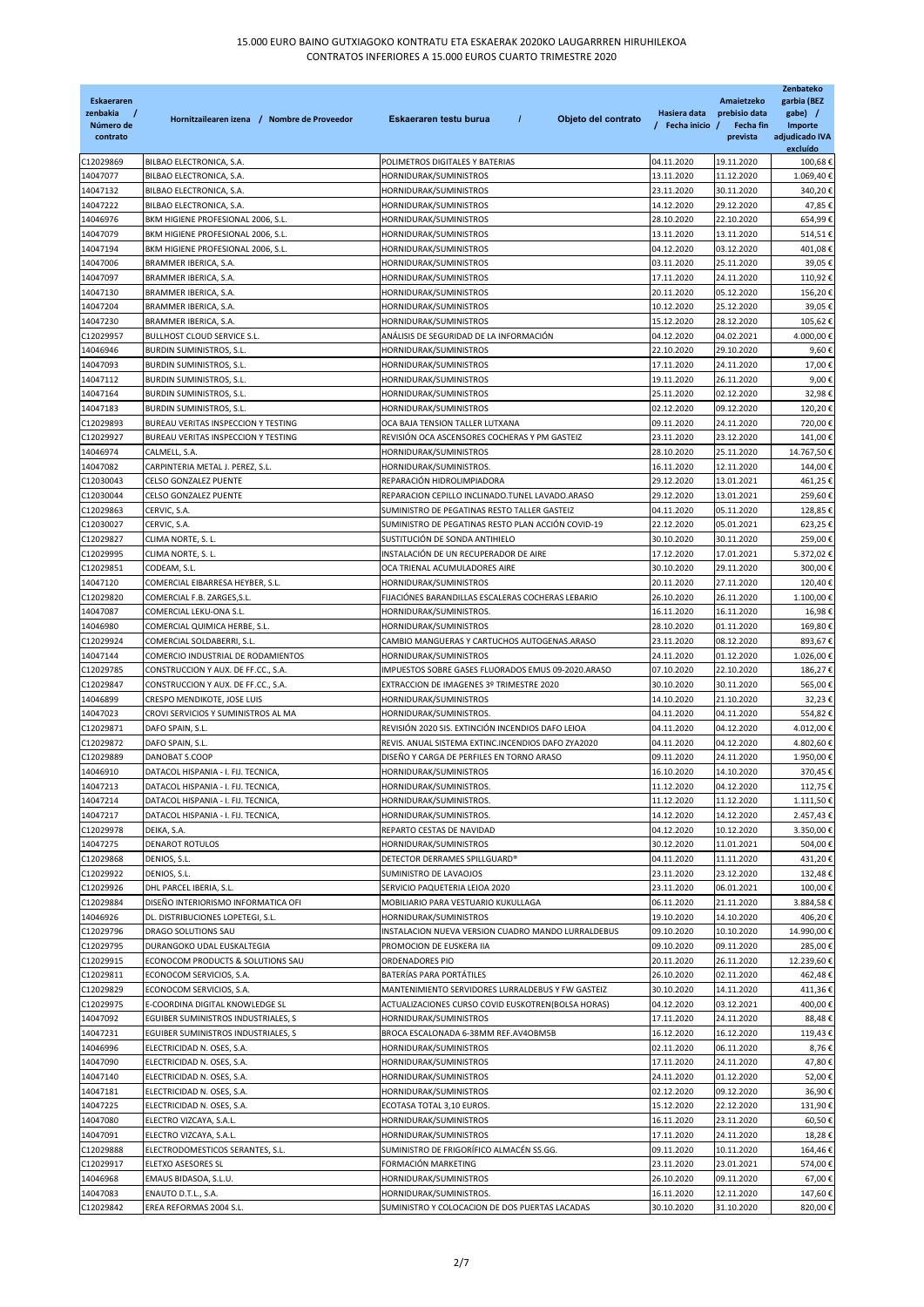| Eskaeraren<br>zenbakia<br>$\overline{1}$<br>Número de<br>contrato | Hornitzailearen izena / Nombre de Proveedor                              | $\overline{I}$<br>Objeto del contrato<br>Eskaeraren testu burua                                 | Hasiera data<br>/ Fecha inicio / | Amaietzeko<br>prebisio data<br>Fecha fin<br>prevista | Zenbateko<br>garbia (BEZ<br>gabe) /<br>Importe<br>adjudicado IVA<br>excluído |
|-------------------------------------------------------------------|--------------------------------------------------------------------------|-------------------------------------------------------------------------------------------------|----------------------------------|------------------------------------------------------|------------------------------------------------------------------------------|
| C12029959                                                         | EREA REFORMAS 2004 S.L.                                                  | ACTUACIONES EN INSTALACIONES DE LEIOA                                                           | 04.12.2020                       | 04.01.2021                                           | 2.150,00€                                                                    |
| 14046900                                                          | ESPAÑOLA PROD.QUIMICOS INDUSTRIALES                                      | HORNIDURAK/SUMINISTROS.                                                                         | 15.10.2020                       | 13.10.2020                                           | 1.268.72 €                                                                   |
| 14047133                                                          | ESPAÑOLA PROD.QUIMICOS INDUSTRIALES                                      | HORNIDURAK/SUMINISTROS.                                                                         | 23.11.2020                       | 23.11.2020                                           | 675,42€                                                                      |
| C12029858                                                         | ESPIRAL MICROSISTEMAS S.L.                                               | PROACTIVANET SOPORTE Y SUSCRIPCIÓN DE VERSIONES                                                 | 02.11.2020                       | 09.11.2020                                           | 6.823,75€                                                                    |
| C12029919                                                         | ESPIRAL MICROSISTEMAS S.L.                                               | LICENCIAS TÉCNICO REMOTOS PROACTIVANET                                                          | 23.11.2020                       | 30.11.2020                                           | 150,00 €                                                                     |
| C12030032                                                         | ETRA NORTE, S.A.                                                         | REPARACION PUPITRE BUS 732 y 1731                                                               | 23.12.2020                       | 27.12.2020                                           | 98,61€                                                                       |
| C12030033                                                         | ETRA NORTE, S.A.                                                         | REPARACION PUPITRE BUS 664                                                                      | 23.12.2020                       | 28.12.2020                                           | 160,83€                                                                      |
| C12030034                                                         | ETRA NORTE, S.A.                                                         | REPARACION PUPITRE BUS 491                                                                      | 23.12.2020                       | 28.12.2020                                           | 147,01€                                                                      |
| C12029834<br>C12029941                                            | ETXAJAUN XXI, S.L.<br>EUSKALTZALEEN TOPAGUNEA                            | DESATASCO ARQUETA OIT GASTEIZ<br>CARTELES ARIGUNE (EUSKARALDIA)                                 | 30.10.2020<br>26.11.2020         | 31.10.2020<br>26.12.2020                             | 450,00€<br>7,44 $\epsilon$                                                   |
| C12029972                                                         | EUSKARA UDAL ERAKUNDEA BARAKALDO                                         | PROMOCION DE EUSKERA MGP                                                                        | 04.12.2020                       | 04.01.2021                                           | 446,67€                                                                      |
| 14046889                                                          | FORCH COMPONENTES PARA TALLER S.L.                                       | HORNIDURAK/SUMINISTROS                                                                          | 13.10.2020                       | 07.10.2020                                           | 755,38€                                                                      |
| 14046972                                                          | FORCH COMPONENTES PARA TALLER S.L.                                       | HORNIDURAK/SUMINISTROS.                                                                         | 27.10.2020                       | 26.10.2020                                           | 111,62€                                                                      |
| 14047049                                                          | FORCH COMPONENTES PARA TALLER S.L.                                       | HORNIDURAK/SUMINISTROS.                                                                         | 09.11.2020                       | 06.11.2020                                           | 66,36€                                                                       |
| 14047201                                                          | FORCH COMPONENTES PARA TALLER S.L.                                       | HORNIDURAK/SUMINISTROS.                                                                         | 10.12.2020                       | 04.12.2020                                           | 720,69€                                                                      |
| 14046994                                                          | FUCHS LUBRICANTES S.A.                                                   | HORNIDURAK/SUMINISTROS                                                                          | 02.11.2020                       | 09.11.2020                                           | 697,50€                                                                      |
| 14047064                                                          | FUCHS LUBRICANTES S.A.                                                   | HORNIDURAK/SUMINISTROS                                                                          | 10.11.2020                       | 17.11.2020                                           | 2.092,50 €                                                                   |
| C12030001                                                         | FUNDAC. CULTURAL PRIVADA AURTEN BAI                                      | PROMOCION DE EUSKERA IRA                                                                        | 17.12.2020                       | 17.01.2021                                           | 450,00€                                                                      |
| C12029783                                                         | FUNDACION MUSEO MAQUINA HERRAMIENTA                                      | MONTAJE SURTIDOR SATAM EN EXPOSICIÓN                                                            | 05.10.2020                       | 06.10.2020                                           | 500,00 €                                                                     |
| C12029855                                                         | FUNDACION MUSEO MAQUINA HERRAMIENTA                                      | RESTAURACIÓN COCINA ECONÓMICA TIPO BILBAO FC UROLA                                              | 02.11.2020                       | 02.12.2020                                           | 1.000.00€                                                                    |
| C12029987                                                         | FUNDACION MUSEO MAQUINA HERRAMIENTA                                      | SUMINISTRO ELEMENTOS COCINA TIPO BILBAO MUSEO                                                   | 14.12.2020                       | 14.01.2021                                           | 3.045,00€                                                                    |
| C12029794                                                         | GABRIEL ARESTI EUSKALTEGIA                                               | PROMOCION DE EUSKERA MAG (LIBERAZIOA)                                                           | 09.10.2020                       | 09.11.2020                                           | 585,00€                                                                      |
| C12029945<br>C12029780                                            | GAIMAZ INFRAESTRUCTURAS Y SERVICIOS<br><b>GAMEFOX SL</b>                 | REPARACION VALLADO MUSEO AZPEITIA                                                               | 26.11.2020                       | 27.11.2020                                           | 1.680,00€                                                                    |
| C12029980                                                         | <b>GARCES PEREZ MANUEL</b>                                               | ADAPTADORES JACK HEADSET (PAGADO INTERNET)<br>ESCRITURAS DE CESE Y REVOCACIÓN PODER 1-2474/2475 | 05.10.2020<br>10.12.2020         | 12.10.2020<br>11.12.2020                             | 22,73€<br>2.484,77 €                                                         |
| C12029787                                                         | GARSANSIANOR S.L.                                                        | REVISION LINEAS DE VIDA Y ARNESES .ARASO 2020                                                   | 07.10.2020                       | 21.10.2020                                           | 566,34€                                                                      |
| 14047072                                                          | GASKA GARBITASUNA HIGIENE SL                                             | HORNIDURAK/SUMINISTROS                                                                          | 12.11.2020                       | 16.11.2020                                           | 12,68€                                                                       |
| 14047274                                                          | GINDER INVEST, S.L.                                                      | HORNIDURAK/SUMINISTROS                                                                          | 30.12.2020                       | 20.01.2021                                           | 7.560,00 €                                                                   |
| C12029977                                                         | GOMEZ GALARZA MARIA CRISTINA                                             | HONORARIOS LETRADA D.L. 1984/2018                                                               | 04.12.2020                       | 05.12.2020                                           | 1.269,00€                                                                    |
| C12029808                                                         | GONTZAL DE OSA GUERRERO                                                  | AJUSTE DE FINALES DE CARRERA DE SUBIDA Y BAJADA                                                 | 26.10.2020                       | 28.10.2020                                           | 90,00€                                                                       |
| C12029836                                                         | GONTZAL DE OSA GUERRERO                                                  | SUSTITUIR RADIO BAND PUERTA CORREDERA LEIOA                                                     | 30.10.2020                       | 01.11.2020                                           | 180,00€                                                                      |
| C12029857                                                         | GONTZAL DE OSA GUERRERO                                                  | SUMINISTRO Y SUSTITUCION DE MOTOR PTA CORREDERA                                                 | 02.11.2020                       | 04.11.2020                                           | 980,00€                                                                      |
| C12029870                                                         | GONTZAL DE OSA GUERRERO                                                  | SUMINISTRO Y SUSTITUCION DE GUITARRAS EN PUERTAS                                                | 04.11.2020                       | 10.11.2020                                           | 895,00€                                                                      |
| C12029964                                                         | GONTZAL DE OSA GUERRERO                                                  | SUSTITUCION DE CUADRO DE MANIOBRAS                                                              | 04.12.2020                       | 06.12.2020                                           | 560,00€                                                                      |
| C12029965                                                         | GONTZAL DE OSA GUERRERO                                                  | REPARACION DE PUERTA GOLPEADA                                                                   | 04.12.2020                       | 06.12.2020                                           | 120,00€                                                                      |
| C12030004                                                         | GONTZAL DE OSA GUERRERO                                                  | SUMINISTRO Y SUSTITUCION DE EJE MOTOR PTA. SECCIO.                                              | 17.12.2020                       | 18.12.2020                                           | 275,00€                                                                      |
| 14047224<br>14046953                                              | GRAFICAS FERNAN, S.A.                                                    | HORNIDURAK/SUMINISTROS<br>HORNIDURAK/SUMINISTROS                                                | 15.12.2020                       | 29.12.2020                                           | 960,00€<br>187,50€                                                           |
| 14046987                                                          | GRAFICAS UNCILLA, S.A.<br>GRAFICAS UNCILLA, S.A.                         | HORNIDURAK/SUMINISTROS                                                                          | 22.10.2020<br>30.10.2020         | 27.10.2020<br>11.11.2020                             | 392,00€                                                                      |
| 14047033                                                          | GRAFICAS UNCILLA, S.A.                                                   | HORNIDURAK/SUMINISTROS                                                                          | 04.11.2020                       | 12.11.2020                                           | 75,00€                                                                       |
| C12029890                                                         | <b>GRUAS APALATEGUI S.L.</b>                                             | TRANSPORTAR VEHICULO DESDE EIBAR A ZESTOA                                                       | 09.11.2020                       | 10.11.2020                                           | 249,86€                                                                      |
| C12029929                                                         | <b>GRUAS APALATEGUI S.L.</b>                                             | TRANSPORTAR VEHICULO DESDE ITZIAR A ZUMAIA                                                      | 23.11.2020                       | 24.11.2020                                           | 209,45€                                                                      |
| C12029838                                                         | GRUAS GARRO, S. L.                                                       | REMOLCAR AUTOBUSES 3 EJES DE LA BASE A OCAONDO                                                  | 30.10.2020                       | 31.10.2020                                           | 1.275,00€                                                                    |
| C12029843                                                         | GRUAS GARRO, S. L.                                                       | REMOLCAR MICROBUS 0678 GXR A AUTO IRAETA                                                        | 30.10.2020                       | 31.10.2020                                           | 900,00€                                                                      |
| C12029850                                                         | GRUAS Y TRANSPORTES IBARRONDO, S.A.                                      | TRASLADO PESAS PRUEBA CARGAR FUNICULAR                                                          | 30.10.2020                       | 14.11.2020                                           | 928,00€                                                                      |
| C12029807                                                         | GRUPO S21 SEC GESTION, S.A.                                              | RENOVACION LICENCIAS MELLANOX                                                                   | 23.10.2020                       | 23.10.2023                                           | 8.975,00 €                                                                   |
| C12029912                                                         | <b>HALSIGRAF SL</b>                                                      | SUMINISTRO Y COLOCACIÓN DE MAMPARAS POR COVID-19                                                | 20.11.2020                       | 22.11.2020                                           | 1.768,90€                                                                    |
| C12029974                                                         | <b>HALSIGRAF SL</b>                                                      | ENCARGO CORRETURNOS MODIFICADOS BIZKAIA                                                         | 04.12.2020                       | 09.12.2020                                           | 877,50€                                                                      |
| C12030003                                                         | HALSIGRAF SL                                                             | SUMINISTRO Y COLOCACIÓN DE MAMPARAS POR COVID-19                                                | 17.12.2020                       | 18.12.2020                                           | 1.967,16€                                                                    |
| 14046893                                                          | HERVEL ELECTROQUIMICA, S.L.                                              | HORNIDURAK/SUMINISTROS                                                                          | 13.10.2020                       | 17.10.2020                                           | 90,75€                                                                       |
| C12029806                                                         | HSI TECHNOLOGIES EUSKADI,S.L.<br><b>IBARGOYEN SUMINISTROS CARROCEROS</b> | RENOVACIÓN LICENCIAS VISUAL STUDIO<br>HORNIDURAK/SUMINISTROS                                    | 23.10.2020                       | 23.10.2022<br>14.12.2020                             | 3.090,00 €                                                                   |
| 14047218<br>C12029994                                             | IDASA SISTEMAS, S.L                                                      | MANTENIMIENTO SISTEMA ROSMIMAN DE EUSKOTREN 2021                                                | 14.12.2020<br>17.12.2020         | 17.01.2021                                           | 14,80€<br>4.110,10€                                                          |
| C12029918                                                         | IGNACIO SANTAMARIA ESPINOSA-OSCAR M                                      | REVISION MANTENIMIENTO DE VEHICULO 4826 KHS                                                     | 23.11.2020                       | 24.11.2020                                           | 164,14€                                                                      |
| C12029944                                                         | IMAD SERVICIOS GRAFICOS & ROTUL.                                         | VARIOS VINILOS BLANCOS RECORTADOS PARA BUSES                                                    | 26.11.2020                       | 01.12.2020                                           | 267,80€                                                                      |
| C12029901                                                         | INARLAN ARQUIT. E INGEN. S.L.                                            | REALIZACIÓN PROYECTO ELGOIBAR (ACCIONES PREVENCION)                                             | 12.11.2020                       | 12.01.2021                                           | 3.460,00 €                                                                   |
| C12029954                                                         | INDRA SISTEMAS, S.A.                                                     | DESARROLLOS SW EQUIPAMIENTO INDRA                                                               | 04.12.2020                       | 04.03.2021                                           | 9.400,00 €                                                                   |
| 14047216                                                          | INDUSTRIAS ELECTRIC. HERGOROS, S.L.                                      | HORNIDURAK/SUMINISTROS                                                                          | 14.12.2020                       | 21.12.2020                                           | 340,00 €                                                                     |
| C12029939                                                         | INFORMATICA MEDICA, S.L.                                                 | SERVICIO DE MANTENIMIENTO DEL SISTEMA PREVENCS                                                  | 26.11.2020                       | 26.12.2020                                           | 4.375,48€                                                                    |
| C12030020                                                         | INGARTEK CONSULTING S.L.L.                                               | RENOVACION LICENCIAS ZENDESK 10/2020 AL 10/2021                                                 | 22.12.2020                       | 22.12.2021                                           | 12.195,00 €                                                                  |
| C12030013                                                         | INGENIERÍA INTEGRAC SIST INFO S.A.                                       | SERVICIO DE OBTENCIÓN DE EWA                                                                    | 17.12.2020                       | 17.01.2021                                           | 6.000,00€                                                                    |
| C12029814                                                         | INGETEAM POWER TECHNOLOGY, S.A.                                          | REPARACION TARJETAS ELECTRÓNICAS LOCOMOTORAS                                                    | 26.10.2020                       | 25.11.2020                                           | 2.169,45€                                                                    |
| C12029887                                                         | INNOVACIONES Y APLICACIONES DEL CAB                                      | SUMINISTRO CABLE BANCO PRUEBA MOTORES TRACCION                                                  | 06.11.2020                       | 21.11.2020                                           | 14.175,00€                                                                   |
| C12029894                                                         | INSTALACIONES ELECTRICAS ERANDIO, S                                      | REPARACIÓN DE ALUMBRADO DEL TALLER                                                              | 09.11.2020                       | 09.12.2020                                           | 2.895,19€                                                                    |
| C12030014                                                         | INTEGRAL DE VIGILANCIA Y CONTROL SL                                      | ASISTENCIA TÉCNICA AUDITORÍA SEGURIDAD KUKULLAGA                                                | 17.12.2020                       | 17.01.2021                                           | 7.800,00 €                                                                   |
| C12029849<br>C12029810                                            | INTERCLYM, S.A.<br>IÑIGO GORROCHATEGUI URBIETA C.B.                      | FREGADORA DE SUELOS C130BI + FREGADORA<br>REPARACIÓN TIRADOR CISTERNA WC MUSEO                  | 30.10.2020<br>26.10.2020         | 29.11.2020<br>27.10.2020                             | 1.079,21€<br>26,70€                                                          |
| C12029854                                                         | IÑIGO GORROCHATEGUI URBIETA C.B.                                         | REPARACIÓN CALENTADOR AGUA VESTUARIOS MUSEO                                                     | 02.11.2020                       | 02.12.2020                                           | 312,45€                                                                      |
| C12029805                                                         | ISPRING SOLUTIONS, INC                                                   | RENOVACIÓN LICENCIA ISPRING                                                                     | 20.10.2020                       | 27.10.2020                                           | 2.220,00€                                                                    |
| C12029877                                                         | IVAN LLARENA Y OTRO, C.B.                                                | REPARACIONES ELECTRICAS EN TALLER Y OFICINAS LEIOA                                              | 06.11.2020                       | 08.11.2020                                           | 1.235,00€                                                                    |
| C12029832                                                         | J.V.G. PITI ZERBITZUAK S.L.                                              | VARIAS REPARACIONES OFICINAS ATXURI                                                             | 30.10.2020                       | 02.11.2020                                           | 560,00€                                                                      |
| C12029908                                                         | J.V.G. PITI ZERBITZUAK S.L.                                              | INSTALACION Y RETIRADA PUBLICIDAD PUNTO LILA                                                    | 12.11.2020                       | 12.12.2020                                           | 275,00€                                                                      |
| C12029973                                                         | J.V.G. PITI ZERBITZUAK S.L.                                              | MONTAJE Y COLOCACIÓN MESA ÁREA PEAJE                                                            | 04.12.2020                       | 05.12.2020                                           | 150,00€                                                                      |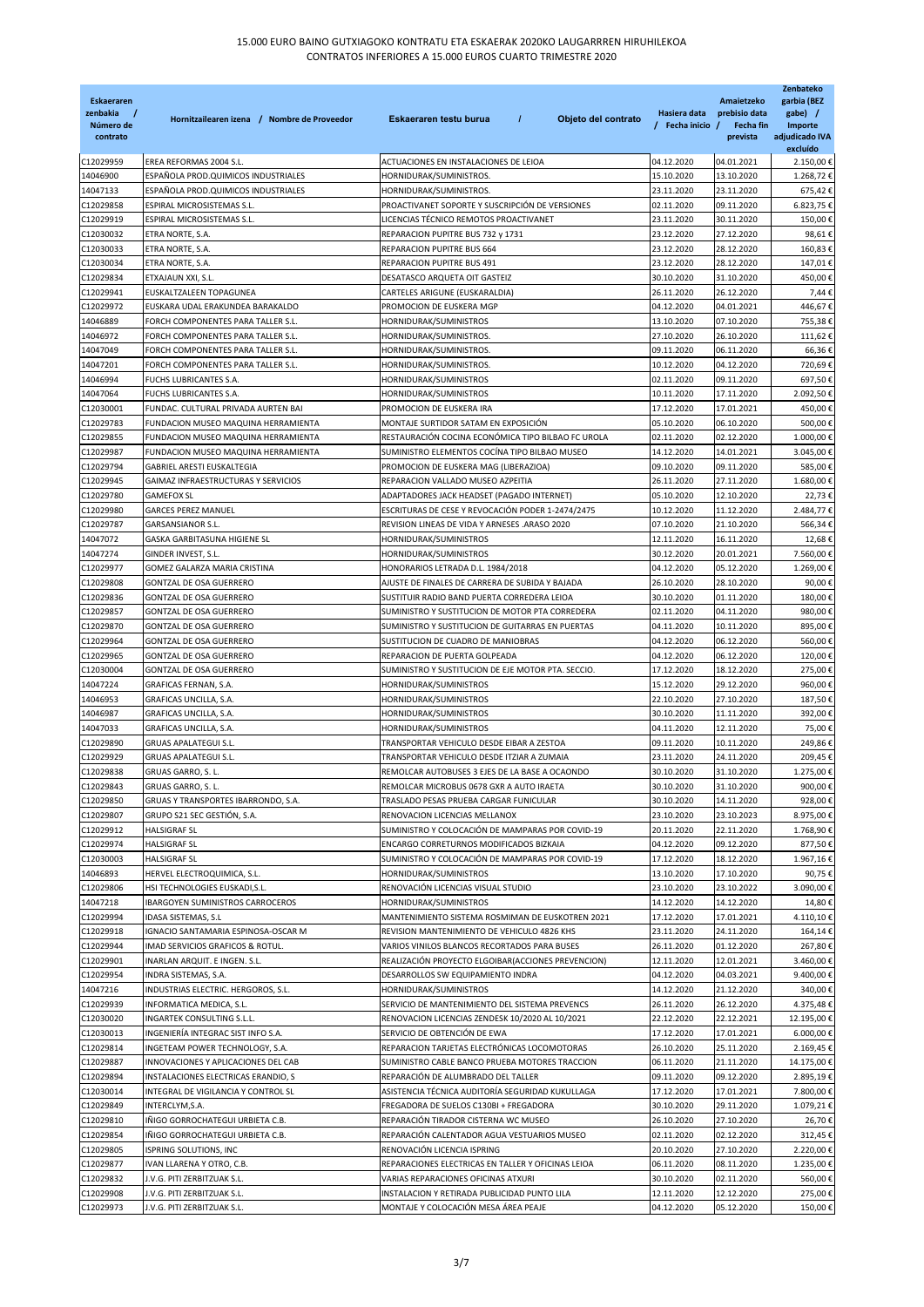| <b>Eskaeraren</b><br>zenbakia<br>Número de<br>contrato | Hornitzailearen izena / Nombre de Proveedor                                | $\boldsymbol{I}$<br>Objeto del contrato<br>Eskaeraren testu burua                           | Hasiera data<br>/ Fecha inicio / | Amaietzeko<br>prebisio data<br>Fecha fin<br>prevista | Zenbateko<br>garbia (BEZ<br>gabe) /<br>Importe<br>adjudicado IVA<br>excluído |
|--------------------------------------------------------|----------------------------------------------------------------------------|---------------------------------------------------------------------------------------------|----------------------------------|------------------------------------------------------|------------------------------------------------------------------------------|
| C12029911                                              | JAIME ECEIZABARRENA BERGARECHE                                             | DESMONTAR Y SUSTITUIR 2 PUERTAS HANGAR ART.ZUMAIA                                           | 20.11.2020                       | 19.01.2021                                           | 12.560,00 €                                                                  |
| C12029998                                              | JANINDU, S.L.                                                              | REPARACIÓN FRIGORIFICO COCINA LEBARIO                                                       | 17.12.2020                       | 01.01.2021                                           | 436,38€                                                                      |
| 14047128                                               | JAVIER GONZALEZ MARTIN SANTOOLS                                            | HORNIDURAK/SUMINISTROS                                                                      | 20.11.2020                       | 13.11.2020                                           | 569,79€                                                                      |
| 14047223                                               | JAVIER GONZALEZ MARTIN SANTOOLS                                            | HORNIDURAK/SUMINISTROS                                                                      | 15.12.2020                       | 15.12.2020                                           | 806,80€                                                                      |
| 14047263                                               | JAVIER GONZALEZ MARTIN SANTOOLS                                            | HORNIDURAK/SUMINISTROS                                                                      | 28.12.2020                       | 23.12.2020                                           | 419,05€                                                                      |
| 14047012                                               | JESUS DIEZ S.A.                                                            | HORNIDURAK/SUMINISTROS.                                                                     | 04.11.2020                       | 03.09.2020                                           | 114,93€                                                                      |
| 14047108                                               | JESUS DIEZ S.A.                                                            | HORNIDURAK/SUMINISTROS                                                                      | 19.11.2020                       | 19.11.2020                                           | 195,44 €                                                                     |
| 14047109<br>C12029864                                  | JESUS DIEZ S.A.<br>JOSE JAVIER PEREZ PLANO                                 | HORNIDURAK/SUMINISTROS<br>PROCESO SELECCIÓN EXTERNO                                         | 19.11.2020<br>04.11.2020         | 19.11.2020<br>24.11.2020                             | 155,98€<br>7.700,00                                                          |
| 14046978                                               | IOSE MANUEL CAMPOS VAZQUEZ                                                 | HORNIDURAK/SUMINISTROS.                                                                     | 28.10.2020                       | 22.10.2020                                           | 285,00 €                                                                     |
| 14046982                                               | IOSE MANUEL CAMPOS VAZQUEZ                                                 | HORNIDURAK/SUMINISTROS.                                                                     | 29.10.2020                       | 20.10.2020                                           | 613,00€                                                                      |
| 14046997                                               | IOSE MANUEL CAMPOS VAZQUEZ                                                 | HORNIDURAK/SUMINISTROS                                                                      | 03.11.2020                       | 30.10.2020                                           | 935,00 €                                                                     |
| 14047086                                               | IOSE MANUEL CAMPOS VAZQUEZ                                                 | HORNIDURAK/SUMINISTROS                                                                      | 16.11.2020                       | 13.11.2020                                           | 1.802,00 €                                                                   |
| 14047100                                               | IOSE MANUEL CAMPOS VAZQUEZ                                                 | HORNIDURAK/SUMINISTROS                                                                      | 18.11.2020                       | 17.11.2020                                           | 1.800,90 €                                                                   |
| 14047126                                               | IOSE MANUEL CAMPOS VAZQUEZ                                                 | HORNIDURAK/SUMINISTROS.                                                                     | 20.11.2020                       | 11.11.2020                                           | 1.045,00 €                                                                   |
| 14047155                                               | IOSE MANUEL CAMPOS VAZQUEZ                                                 | HORNIDURAK/SUMINISTROS                                                                      | 25.11.2020                       | 20.11.2020                                           | 66,30€                                                                       |
| 14047172                                               | OSE MANUEL CAMPOS VAZQUEZ                                                  | HORNIDURAK/SUMINISTROS                                                                      | 27.11.2020                       | 23.11.2020                                           | 598,50€                                                                      |
| 14047187                                               | IOSE MANUEL CAMPOS VAZQUEZ                                                 | HORNIDURAK/SUMINISTROS                                                                      | 03.12.2020                       | 30.11.2020                                           | 486,18€                                                                      |
| C12029960                                              | IOSE MANUEL CAMPOS VAZQUEZ                                                 | ADQUISICION ARMARIO ORDENADOR TALLER                                                        | 04.12.2020                       | 04.01.2021                                           | 935,00 €                                                                     |
| 14047234                                               | JOSE MANUEL CAMPOS VAZQUEZ                                                 | HORNIDURAK/SUMINISTROS                                                                      | 16.12.2020                       | 15.12.2020                                           | 1.333,60 €                                                                   |
| C12029831                                              | JUAN ALMANDOZ, S.L.                                                        | REPARACIÓN VEHÍCULO 5481 FJR                                                                | 30.10.2020                       | 31.10.2020                                           | 16,82€                                                                       |
| C12029778<br>C12029835                                 | IUAN JOSE MONTEJO,S.L.<br>JUAN JOSE MONTEJO,S.L.                           | LECTURA DATOS CERRADURAS MEAT Y SUSTITUCIÓN BATERI<br>REPARACIÓN PUERTA DE ACCESO AL TALLER | 05.10.2020<br>30.10.2020         | 15.10.2020<br>30.11.2020                             | 238,99€<br>120,00 €                                                          |
| 14047129                                               | JUAN JOSE MONTEJO,S.L.                                                     | HORNIDURAK/SUMINISTROS                                                                      | 20.11.2020                       | 17.11.2020                                           | 6,45                                                                         |
| C12029923                                              | JUAN JOSE MONTEJO, S.L.                                                    | CONJUNTO CADENAS TRASLADO ENCARRILADORES                                                    | 23.11.2020                       | 08.12.2020                                           | 598,04 €                                                                     |
| C12029979                                              | UAN JOSE MONTEJO,S.L.                                                      | LLAVES PARA EXPOSITORES                                                                     | 04.12.2020                       | 19.12.2020                                           | 91,20€                                                                       |
| 14046958                                               | JUPER BAT, S.A.U.                                                          | PISTOLA PULVERIZADORA STANDARD 75 uds.100 % dto.                                            | 23.10.2020                       | 27.10.2020                                           | 506,70€                                                                      |
| C12029839                                              | KAHLOMEDIA, S.L.                                                           | CALENDARIOS 2021 BERDINTASUNAREKIN                                                          | 30.10.2020                       | 29.11.2020                                           | 2.938,00 €                                                                   |
| 14046931                                               | KLEER KIM, S.A.L.                                                          | HORNIDURAK/SUMINISTROS                                                                      | 19.10.2020                       | 26.10.2020                                           | 74,80€                                                                       |
| 14047026                                               | KLEER KIM, S.A.L.                                                          | HORNIDURAK/SUMINISTROS                                                                      | 04.11.2020                       | 11.11.2020                                           | 37,40 €                                                                      |
| 14047166                                               | KLEER KIM, S.A.L.                                                          | HORNIDURAK/SUMINISTROS                                                                      | 25.11.2020                       | 02.12.2020                                           | 102,00€                                                                      |
| 14047205                                               | KLEER KIM, S.A.L.                                                          | HORNIDURAK/SUMINISTROS                                                                      | 10.12.2020                       | 17.12.2020                                           | 37,40 €                                                                      |
| C12030042                                              | KLM INSPECCION & CONTROL SLU                                               | INSPECCION OFICIAL ASCENSOR ARASO                                                           | 29.12.2020                       | 13.01.2021                                           | 165,00€                                                                      |
| C12029910                                              | KUTXABANK, S.A.                                                            | COMISIONES BANCO PAGO TAJETA CRÉDITO 15OCT-DIC20                                            | 18.11.2020                       | 03.02.2021                                           | 14.500,00                                                                    |
| C12029882                                              | LABORATORIO CALIBRACION IN SITU BUR                                        | CALIBRACIÓN EQUILIBRADORA                                                                   | 06.11.2020                       | 07.11.2020                                           | 1.053,95€                                                                    |
| C12029883<br>C12030021                                 | LABORATORIO CALIBRACION IN SITU BUR<br>LANDER SIMULATION & TRAINING SOLUT. | CALIBRACIÓN EQUILIBRADORA<br>MANTENIMIENTO SIMULADORES CONDUCCIÓN LANDER 2021               | 06.11.2020<br>22.12.2020         | 07.11.2020<br>21.12.2021                             | 924,25€<br>12.600,00 €                                                       |
| 14047074                                               | LEROY MERLIN ESPAÑA, S.L.U.                                                | HORNIDURAK/SUMINISTROS                                                                      | 12.11.2020                       | 29.04.2021                                           | 3.708,00 €                                                                   |
| C12029981                                              | LINARES FARIAS MARIA LUISA                                                 | DERECHOS Y SUPLIDOS PROCARADORA Mª LUISA LINARES                                            | 10.12.2020                       | 11.12.2020                                           | 158,95€                                                                      |
| 14047206                                               | LUBRICANTES ESPECIALES LANCAR, S.L.                                        | HORNIDURAK/SUMINISTROS                                                                      | 10.12.2020                       | 17.12.2020                                           | 203,04€                                                                      |
| C12029809                                              | Mª LUISA GONZALEZ FERNANDEZ-CORUGED                                        | COMPRA LIBRO CERCANÍAS BARCELONA BIBLIOTECA MUSEO                                           | 26.10.2020                       | 27.10.2020                                           | 43,65 €                                                                      |
| C12029997                                              | Mª LUISA GONZALEZ FERNANDEZ-CORUGED                                        | COMPRA LIBRO PUENTES TRANSBORDADORES                                                        | 17.12.2020                       | 18.12.2020                                           | 45,58€                                                                       |
| C12029866                                              | MABISA MOBILIARIO, S.L.                                                    | SUMINISTRO DE MESA PARA PUESTO DE TRABAJO                                                   | 04.11.2020                       | 04.11.2020                                           | 756,00€                                                                      |
| C12029925                                              | MABISA MOBILIARIO, S.L.                                                    | SUMINISTRO Y COLOCACIÓN ALFOMBRAS RR.HH. Y ESTORES                                          | 23.11.2020                       | 28.11.2020                                           | 2.815,00€                                                                    |
| C12029905                                              | MAIZPIDE, S.COOP.LTDA                                                      | PROMOCION DE EUSKERA FJGH                                                                   | 12.11.2020                       | 12.12.2020                                           | 470,00€                                                                      |
| C12029899                                              | MAN. ELECTRO HIDRAULICA DEL NORTE,                                         | REPAR. BATERIA MAQUINA 2204 (CARRETILLA ELEVADORA)                                          | 10.11.2020                       | 25.11.2020                                           | 6.174,81 €                                                                   |
| C12029878                                              | MANDIOLA COMPOSITES, S.L.                                                  | REPARACION DE DOS ESPEJOS RETROVISORES                                                      | 06.11.2020                       | 11.11.2020                                           | 1.860,00 €                                                                   |
| C12029970                                              | MANDIOLA COMPOSITES, S.L.                                                  | REPARACION DE VARIOS ESPEJOS RETROVISORES                                                   | 04.12.2020                       | 09.12.2020                                           | 1.860,00 €                                                                   |
| 14047005                                               | MAPE SEGURIDAD, S.A.                                                       | HORNIDURAK/SUMINISTROS                                                                      | 03.11.2020                       | 20.11.2020                                           | 129,50€                                                                      |
| 14047198                                               | MAPE SEGURIDAD, S.A.                                                       | HORNIDURAK/SUMINISTROS                                                                      | 07.12.2020                       | 18.12.2020                                           | 54,00€                                                                       |
| C12029967<br>C12029844                                 | MAXELGA 93,S.L<br>MECANOGRAFICA BILBAINA, S.C.L.                           | MAQUINAS DE VENDING<br>REPARACIÓN DE SILLAS DE MEGAFONÍA AMARA                              | 04.12.2020<br>30.10.2020         | 04.12.2022<br>31.10.2020                             | 5.693,00 €<br>238,00 €                                                       |
| C12029993                                              | MECANOGRAFICA BILBAINA, S.C.L.                                             | REPARACIÓN MÁS SILLAS DE MEGAFONÍA AMARA                                                    | 17.12.2020                       | 21.12.2020                                           | 172,00€                                                                      |
| 14047161                                               | MELCAR, S.L.                                                               | HORNIDURAK/SUMINISTROS                                                                      | 25.11.2020                       | 02.12.2020                                           | 144,00€                                                                      |
| C12030026                                              | MENDI-ONDO ELEKTRIZITATEA S,L                                              | AVERIA ELECTRICA EN SALA INSPECCION ZUMAIA                                                  | 22.12.2020                       | 23.12.2020                                           | 26,00 €                                                                      |
| C12029952                                              | METALURGICA MARINA, S.A.                                                   | AJUSTE DEL CALAJE EN RUEDAS EMUS                                                            | 04.12.2020                       | 03.01.2021                                           | 1.968,00                                                                     |
| 14047063                                               | MODESTO GARCIA E HIJOS, S.L.                                               | HORNIDURAK/SUMINISTROS                                                                      | 10.11.2020                       | 14.11.2020                                           | 104,34                                                                       |
| C12030006                                              | MODULA LOGISTICA Y ALMACENAJE S.L.U                                        | 2021 - MANTENIMIENTO AV MODULA ATXURI-GASTEIZ                                               | 17.12.2020                       | 17.12.2021                                           | 3.600,00 €                                                                   |
| C12029942                                              | MONTAJES ELECTRICOS GAU ARGI, S.L.                                         | REPARACIÓN ALUMBRADO BAÑOS MUSEO                                                            | 26.11.2020                       | 27.11.2020                                           | 71,44 €                                                                      |
| C12029955                                              | MONTAJES ELECTRICOS GAU ARGI, S.L.                                         | REPARACIÓN ALUMBRADO MUSEO                                                                  | 04.12.2020                       | 03.01.2021                                           | 7.707,09                                                                     |
| C12029861                                              | MONTAJES ELECTRICOS SAN IGNACIO, S.                                        | REALIZAR INSTALACION ELECTRICA Y DATOS PANTALLAS                                            | 04.11.2020                       | 04.12.2020                                           | 3.060,58€                                                                    |
| C12029904                                              | MONTECARLO SDAD COOP                                                       | FORMACIÓN CAP                                                                               | 12.11.2020                       | 22.11.2020                                           | 350,00 €                                                                     |
| 14046984                                               | MONTTE, S.L.                                                               | HORNIDURAK/SUMINISTROS                                                                      | 29.10.2020                       | 06.11.2020                                           | 66,52€                                                                       |
| C12029983                                              | MONTTE, S.L.                                                               | BUZONES PARA LA RESIDENCIA DE KUKULLAGA                                                     | 10.12.2020                       | 10.01.2021                                           | 2.768,56 €                                                                   |
| 14046897                                               | NETYA FERHIGIENE, S.L.                                                     | HORNIDURAK/SUMINISTROS                                                                      | 13.10.2020                       | 23.10.2020                                           | 519,05                                                                       |
| 14046964                                               | NETYA FERHIGIENE, S.L.                                                     | HORNIDURAK/SUMINISTROS                                                                      | 26.10.2020                       | 02.11.2020                                           | 69,60€                                                                       |
| 14046967<br>14047029                                   | NETYA FERHIGIENE, S.L.<br>NETYA FERHIGIENE, S.L.                           | HORNIDURAK/SUMINISTROS<br>PRINEX ALCOHOL 70% DESINFECTANTE 500ml                            | 26.10.2020<br>04.11.2020         | 26.10.2020<br>11.11.2020                             | 26,00 €<br>53,70                                                             |
| 14046904                                               | NIPPON GASES ESPAÑA, S.L.U.                                                | HORNIDURAK/SUMINISTROS                                                                      | 15.10.2020                       | 22.10.2020                                           | 227,98€                                                                      |
| 14046936                                               | OFIMATIKA LAN, S.L.L.                                                      | CINTAS EVOLIS PRIMACY COLOR 1/2 PANEL (400 tarjetas)                                        | 20.10.2020                       | 27.10.2020                                           | 2.725,00 €                                                                   |
| C12029823                                              | ONDARTEZ, S.L.                                                             | RESTAURACIÓN 3 PIEZAS COLECCIÓN UNIFORMES HISTÓRIC                                          | 27.10.2020                       | 27.11.2020                                           | 850,00 €                                                                     |
| C12030012                                              | ONDOAN SERVICIOS, S.A.                                                     | SUMINISTRO Y SUSTITUCION FILTROS A/A LEBARIO                                                | 17.12.2020                       | 16.01.2021                                           | 4.370,69€                                                                    |
| C12029892                                              | ORIA ALQUILER DE MAQUINARIA S.L.                                           | ALQUILER PLATAFORMA ELEVADORA ,UN DIA.ARASO                                                 | 09.11.2020                       | 24.11.2020                                           | 219,44€                                                                      |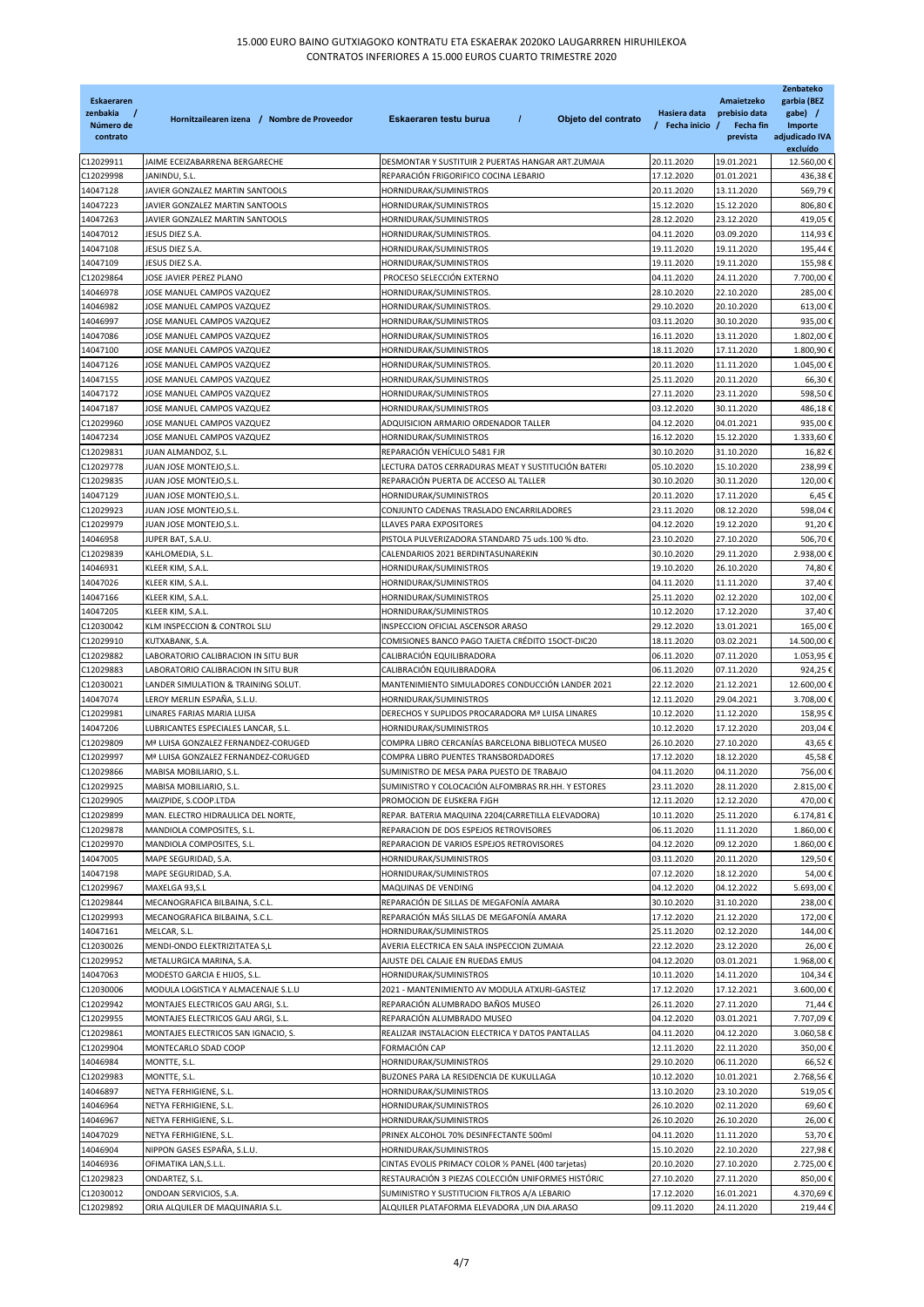| Eskaeraren<br>zenbakia<br>Número de<br>contrato | Hornitzailearen izena / Nombre de Proveedor          | $\prime$<br>Eskaeraren testu burua<br>Objeto del contrato                                             | Hasiera data<br>/ Fecha inicio / | Amaietzeko<br>prebisio data<br>Fecha fin<br>prevista | Zenbateko<br>garbia (BEZ<br>gabe) /<br>Importe<br>adjudicado IVA<br>excluído |
|-------------------------------------------------|------------------------------------------------------|-------------------------------------------------------------------------------------------------------|----------------------------------|------------------------------------------------------|------------------------------------------------------------------------------|
| C12029906                                       | OSCAR GONZALEZ RUIZ                                  | FOTOGRAFÍAS AENOR                                                                                     | 12.11.2020                       | 27.11.2020                                           | 150,00€                                                                      |
| C12029938                                       | OTEIC                                                | PROCESO SELECCIÓN EXTERNO                                                                             | 26.11.2020                       | 16.12.2020                                           | 4.500,00€                                                                    |
| 14047014                                        | PAPYNDUX, S.A.                                       | 150100072 BOLIGRAFO CRISTAL ESCRITURA NORMAL ROJO                                                     | 04.11.2020                       | 11.11.2020                                           | 126,40€                                                                      |
| 14047057                                        | PAPYNDUX, S.A.                                       | HORNIDURAK/SUMINISTROS                                                                                | 10.11.2020                       | 13.10.2020                                           | 283,01€                                                                      |
| 14047070                                        | PAPYNDUX, S.A.                                       | HORNIDURAK/SUMINISTROS                                                                                | 12.11.2020                       | 19.11.2020                                           | 184,52€                                                                      |
| 14047221                                        | PAPYNDUX, S.A.                                       | HORNIDURAK/SUMINISTROS                                                                                | 14.12.2020                       | 21.12.2020                                           | 23,87€                                                                       |
| 14047251                                        | PAPYNDUX, S.A.                                       | HORNIDURAK/SUMINISTROS                                                                                | 21.12.2020                       | 28.12.2020                                           | 849,61€                                                                      |
| 14047255                                        | PAPYNDUX, S.A.                                       | HORNIDURAK/SUMINISTROS                                                                                | 22.12.2020                       | 28.12.2020                                           | 51,64€                                                                       |
| 14047199                                        | PAREIZO, S.L.                                        | HORNIDURAK/SUMINISTROS                                                                                | 09.12.2020                       | 24.11.2020                                           | 103,05€                                                                      |
| C12029902                                       | PATENTES TALGO, S.L                                  | DISEÑO Y CARGA DE PERFILES EN TORNO LEBARIO                                                           | 12.11.2020                       | 27.11.2020                                           | 5.481,09€                                                                    |
| 14047043                                        | PECOMARK, S.A.                                       | HORNIDURAK/SUMINISTROS                                                                                | 06.11.2020                       | 13.11.2020                                           | 77,47€                                                                       |
| 14047050                                        | PECOMARK, S.A.                                       | HORNIDURAK/SUMINISTROS                                                                                | 09.11.2020                       | 13.11.2020                                           | 75,06€                                                                       |
| 14047110                                        | PECOMARK, S.A.                                       | HORNIDURAK/SUMINISTROS                                                                                | 19.11.2020                       | 09.12.2020                                           | 36,58€                                                                       |
| 14046896                                        | PENTER COMERCIAL, S.A.                               | HORNIDURAK/SUMINISTROS                                                                                | 13.10.2020                       | 13.10.2020                                           | 220,00€                                                                      |
| 14047071                                        | PENTER COMERCIAL, S.A.                               | DIETARIO MYRGA color negro.                                                                           | 12.11.2020                       | 19.11.2020                                           | 110,69€                                                                      |
| 14047084                                        | PENTER COMERCIAL, S.A.                               | HORNIDURAK/SUMINISTROS                                                                                | 16.11.2020                       | 16.11.2020                                           | 187,00€                                                                      |
| 14047167<br>14047219                            | PENTER COMERCIAL, S.A.<br>PENTER COMERCIAL, S.A.     | HORNIDURAK/SUMINISTROS<br>HORNIDURAK/SUMINISTROS                                                      | 25.11.2020<br>14.12.2020         | 16.11.2020<br>09.12.2020                             | 187,00€<br>462,50€                                                           |
| 14047250                                        | PENTER COMERCIAL, S.A.                               | HORNIDURAK/SUMINISTROS                                                                                | 21.12.2020                       | 28.12.2020                                           | 101,94€                                                                      |
| 14047269                                        | PENTER COMERCIAL, S.A.                               | HORNIDURAK/SUMINISTROS                                                                                | 28.12.2020                       | 04.01.2021                                           | 29,70€                                                                       |
| 14047257                                        | PENTER COMERCIAL, S.A.                               | HORNIDURAK/SUMINISTROS                                                                                | 22.12.2020                       | 29.12.2020                                           | 118,00€                                                                      |
| 14046979                                        | PINTURAS DEL NORTE 1963, S.L.U.                      | HORNIDURAK/SUMINISTROS                                                                                | 28.10.2020                       | 16.09.2020                                           | 39,27€                                                                       |
| 14046985                                        | PINTURAS DEL NORTE 1963, S.L.U.                      | HORNIDURAK/SUMINISTROS                                                                                | 29.10.2020                       | 05.11.2020                                           | 65,09€                                                                       |
| 14047027                                        | PINTURAS DEL NORTE 1963, S.L.U.                      | HORNIDURAK/SUMINISTROS                                                                                | 04.11.2020                       | 11.11.2020                                           | 8,87€                                                                        |
| 14047053                                        | PINTURAS DEL NORTE 1963, S.L.U.                      | HORNIDURAK/SUMINISTROS                                                                                | 09.11.2020                       | 13.11.2020                                           | 16,68€                                                                       |
| 14047055                                        | PINTURAS DEL NORTE 1963, S.L.U.                      | HORNIDURAK/SUMINISTROS                                                                                | 10.11.2020                       | 17.11.2020                                           | 69,79€                                                                       |
| 14047104                                        | PINTURAS DEL NORTE 1963, S.L.U.                      | HORNIDURAK/SUMINISTROS                                                                                | 18.11.2020                       | 25.11.2020                                           | 375,64€                                                                      |
| 14047185                                        | PINTURAS DEL NORTE 1963, S.L.U.                      | HORNIDURAK/SUMINISTROS                                                                                | 02.12.2020                       | 09.12.2020                                           | 59,43€                                                                       |
| C12029921                                       | POCH ANDRES JORDI                                    | GRABACIÓN MENSAJES MEGAFONÍA COVID                                                                    | 23.11.2020                       | 08.12.2020                                           | 300,00€                                                                      |
| C12029881                                       | PROCURADORES DORREMOCHEA GUIOT, S.C.                 | SERVICIO PROCURADOR                                                                                   | 06.11.2020                       | 07.11.2020                                           | 323,50€                                                                      |
| 14047184                                        | PROLUTEC S.A.                                        | HORNIDURAK/SUMINISTROS                                                                                | 02.12.2020                       | 09.12.2020                                           | 585,00€                                                                      |
| C12029900                                       | RADIO CARRERA S.A.                                   | HORNIDURAK/SUMINISTROS                                                                                | 11.11.2020                       | 12.11.2020                                           | 131,41€                                                                      |
| 14046874                                        | RADIO RHIN, S.A                                      | HORNIDURAK/SUMINISTROS                                                                                | 07.10.2020                       | 07.10.2020                                           | 320,80€                                                                      |
| 14046890                                        | RADIO RHIN, S.A.                                     | HORNIDURAK/SUMINISTROS                                                                                | 13.10.2020                       | 08.10.2020                                           | 122,81€                                                                      |
| 14046903                                        | RADIO RHIN, S.A.                                     | HORNIDURAK/SUMINISTROS                                                                                | 15.10.2020                       | 15.10.2020                                           | 293,80€                                                                      |
| 14046913                                        | RADIO RHIN, S.A.                                     | HORNIDURAK/SUMINISTROS                                                                                | 16.10.2020                       | 16.10.2020                                           | 48,49€                                                                       |
| 14047035                                        | RADIO RHIN, S.A.                                     | HORNIDURAK/SUMINISTROS                                                                                | 05.11.2020                       | 04.11.2020                                           | 247,45€                                                                      |
| 14047036                                        | RADIO RHIN, S.A.                                     | HORNIDURAK/SUMINISTROS                                                                                | 05.11.2020                       | 04.11.2020                                           | 1.096,25€                                                                    |
| 14047069                                        | RADIO RHIN, S.A.                                     | HORNIDURAK/SUMINISTROS                                                                                | 12.11.2020                       | 11.11.2020                                           | 339,56€                                                                      |
| 14047102                                        | RADIO RHIN, S.A.                                     | HORNIDURAK/SUMINISTROS                                                                                | 18.11.2020                       | 16.11.2020                                           | 65,45€                                                                       |
| 14047160                                        | RADIO RHIN, S.A.                                     | HORNIDURAK/SUMINISTROS                                                                                | 25.11.2020                       | 25.11.2020                                           | 288,45€                                                                      |
| 14047196                                        | RADIO RHIN, S.A.                                     | HORNIDURAK/SUMINISTROS                                                                                | 04.12.2020                       | 04.12.2020                                           | 236,29€                                                                      |
| 14047209                                        | RADIO RHIN, S.A.                                     | HORNIDURAK/SUMINISTROS                                                                                | 11.12.2020                       | 10.12.2020                                           | 139.46€                                                                      |
| 14047233                                        | RADIO RHIN, S.A.                                     | HORNIDURAK/SUMINISTROS                                                                                | 16.12.2020                       | 15.12.2020                                           | 191,90€                                                                      |
| 14047241                                        | RADIO RHIN, S.A.                                     | HORNIDURAK/SUMINISTROS                                                                                | 18.12.2020                       | 17.12.2020                                           | 29,01€                                                                       |
| C12029848                                       | RECAMBIOS SAGASTA, S.L.                              | LATIGUILLLO PARA LIMPIADORA AGUA A PRESIÓN                                                            | 30.10.2020                       | 14.11.2020                                           | 100,93€                                                                      |
| 14047078                                        | RECAMBIOS SAGASTA, S.L.                              | HORNIDURAK/SUMINISTROS                                                                                | 13.11.2020                       | 20.11.2020                                           | 46,51€                                                                       |
| C12029826                                       | REGALOS PROMOCIONALES EASO SLU                       | LIBRETAS LURRALDEBUS                                                                                  | 29.10.2020                       | 29.11.2020                                           | 3.966,00€                                                                    |
| 14047045                                        | RODAMIENTOS Y SERVICIOS, S.L.                        | HORNIDURAK/SUMINISTROS                                                                                | 09.11.2020                       | 16.11.2020                                           | 223,56€                                                                      |
| 14047248                                        | <b>ROEIRASA</b>                                      | HORNIDURAK/SUMINISTROS                                                                                | 18.12.2020                       | 29.12.2020                                           | 101,16€                                                                      |
| C12029946                                       | ROLL INFORMATICA SYSTEM, S.L.                        | MANTENIMIENTO TPV DEL MUSEO DE AZPEITIA 2021                                                          | 26.11.2020                       | 26.12.2020                                           | 852,00€                                                                      |
| C12030000                                       | S.GALLARDO, S.L.U. - MECALUX                         | SUMINISTRO DE ESTANTERIAS PARA PRODUCTOS DE LIMPIE                                                    | 17.12.2020                       | 17.01.2021                                           | 698,65€                                                                      |
| C12029775<br>C12029896                          | SACINE EQUIP. INDUSTRIAL, S.L.<br>SALTOKI BIZKAIA SA | REPARACION DE BARRERA ACCESO AL COMPLEJO LEBARIO<br>CAMARA ENDOSCOPICA INSPECCION DE INTERIORES CA150 | 05.10.2020<br>09.11.2020         | 04.11.2020<br>24.11.2020                             | 2.970,00€<br>191,25€                                                         |
| C12030009                                       | SALTOKI BIZKAIA SA                                   | MODIFICACION PARA ILUMINACION PARKING LEBARIO                                                         | 17.12.2020                       | 01.01.2021                                           | 191,45€                                                                      |
| 14046932                                        | SALTOKI BIZKAIA, S.A.                                | HORNIDURAK/SUMINISTROS                                                                                | 20.10.2020                       | 19.10.2020                                           | 14,38€                                                                       |
| 14046986                                        | SALTOKI BIZKAIA, S.A.                                | ECOTASA DE RESIDUOS DE APARATO 2 X 0,901,80.-                                                         | 29.10.2020                       | 05.11.2020                                           | 347,60€                                                                      |
| 14046992                                        | SALTOKI BIZKAIA, S.A.                                | SUMINISTRO                                                                                            | 30.10.2020                       | 30.10.2020                                           | 42,17 €                                                                      |
| 14047139                                        | SALTOKI BIZKAIA, S.A.                                | HORNIDURAK/SUMINISTROS                                                                                | 24.11.2020                       | 01.12.2020                                           | 347,60€                                                                      |
| C12030002                                       | SANZ&SAIZ ASESORES LEGALES, S.L.                     | ASISTENICA Y ASESORAMIENTO INFORME IMPUGNACION                                                        | 17.12.2020                       | 18.12.2020                                           | 3.000,00 €                                                                   |
| C12029956                                       | SAS INSTITUTE, S.A.U                                 | LICENCIAS SAS 2021                                                                                    | 04.12.2020                       | 04.01.2021                                           | 10.040,00€                                                                   |
| C12029828                                       | SCHNEIDER ELECTRIC IT SPAIN S.L.                     | SUMINISTRO E INSTALACION DE TARJETA DE RED SAI CE                                                     | 30.10.2020                       | 30.11.2020                                           | 669,80€                                                                      |
| C12029897                                       | SCHNEIDER ELECTRIC IT SPAIN S.L.                     | REPARACIÓN SAI GALAXY 300 DE SSII ATXURI                                                              | 09.11.2020                       | 24.11.2020                                           | 3.845,89€                                                                    |
| 14046961                                        | SCHUNK IBERICA, S.A.                                 | HORNIDURAK/SUMINISTROS                                                                                | 23.10.2020                       | 20.11.2020                                           | 136,20€                                                                      |
| 14047040                                        | SCHUNK IBERICA, S.A.                                 | HORNIDURAK/SUMINISTROS                                                                                | 06.11.2020                       | 26.11.2020                                           | 170,70€                                                                      |
| C12030008                                       | SEGURILIGHT SEÑALIZACION, S.L.L.                     | PIEZA VINILO CAMARAS S-500                                                                            | 17.12.2020                       | 01.01.2021                                           | 114,00€                                                                      |
| C12030030                                       | SEGURMA S.A.                                         | 2021 MANTENIMIENTO SISTEMAS DE SEGURIDAD                                                              | 22.12.2020                       | 04.01.2021                                           | 270,97                                                                       |
| C12030037                                       | SEGURMA S.A.                                         | INSTALACIÓN BARRERA DE ACCESO EN ARASO                                                                | 29.12.2020                       | 29.01.2021                                           | 11.854,00€                                                                   |
| 14047009                                        | SEIN BATU, S.L.                                      | HORNIDURAK/SUMINISTROS                                                                                | 04.11.2020                       | 26.10.2020                                           | 216,74€                                                                      |
| 14047106                                        | SEIN BATU, S.L.                                      | HORNIDURAK/SUMINISTROS                                                                                | 19.11.2020                       | 18.11.2020                                           | 62,80€                                                                       |
| C12030007                                       | SERUK S.L. SERVICIOS GENERALES URB.                  | 2021 - MANTENIMIENTO ASEO ABETXUKO                                                                    | 17.12.2020                       | 17.12.2021                                           | 2.245,28 €                                                                   |
| C12029928                                       | SERVICIO DE ASISTENCIA TECNICA APEL                  | POLIPASTO PARA PINZA FRENO EMERGENCIA FUNICULAR                                                       | 23.11.2020                       | 23.12.2020                                           | 2.934,96€                                                                    |
| C12029862                                       | SERVIGRAF VIZCAYA, S.L.                              | ADQUISICION DE COMPONENTES PARA EXPOSITORES                                                           | 04.11.2020                       | 04.12.2020                                           | 4.070,00€                                                                    |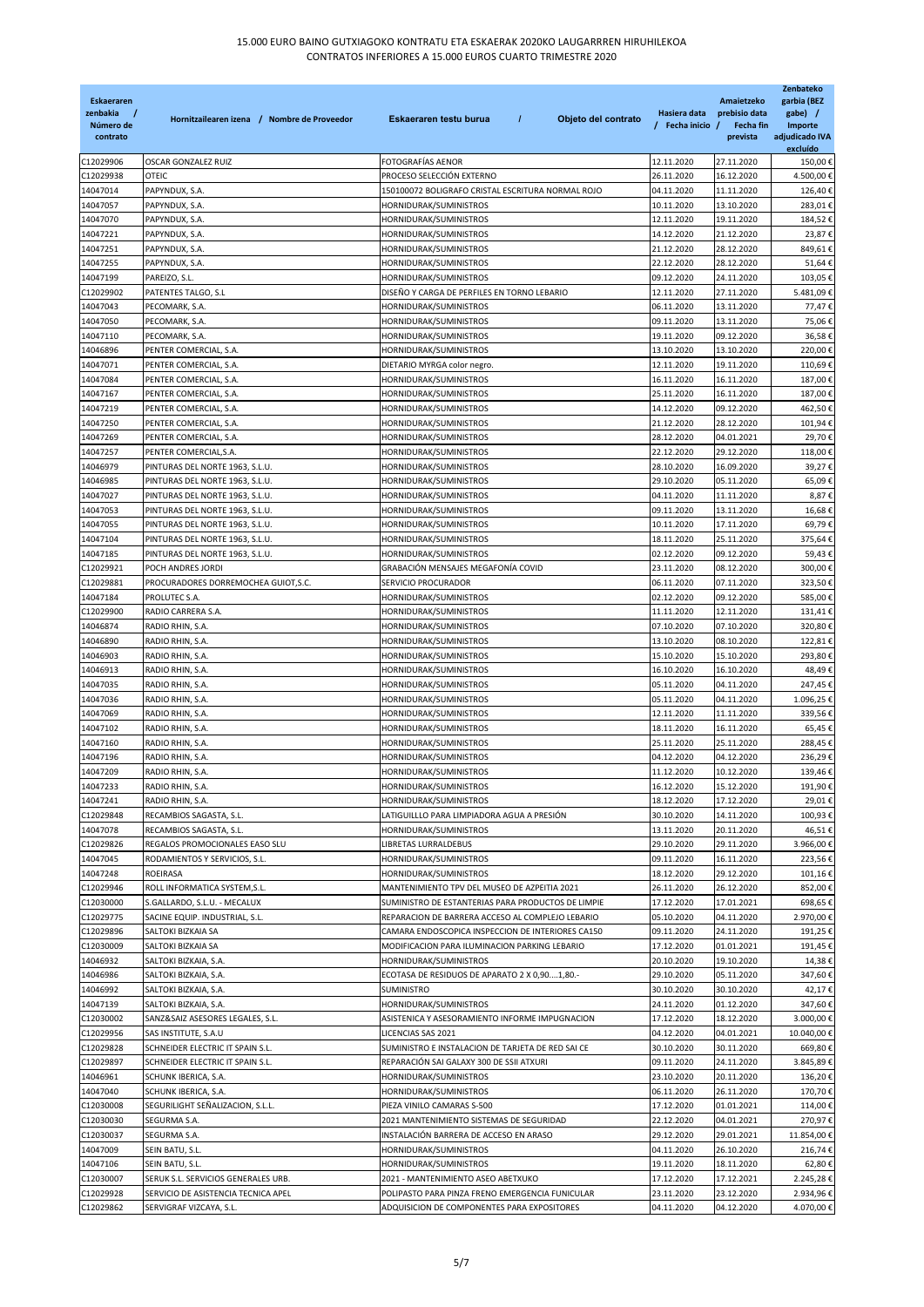| <b>Eskaeraren</b><br>zenbakia<br>$\prime$<br>Número de<br>contrato | Hornitzailearen izena / Nombre de Proveedor                             | $\overline{I}$<br>Eskaeraren testu burua<br>Objeto del contrato                                      | Hasiera data<br>/ Fecha inicio / | Amaietzeko<br>prebisio data<br>Fecha fin<br>prevista | Zenbateko<br>garbia (BEZ<br>gabe) /<br>Importe<br>adjudicado IVA<br>excluído |
|--------------------------------------------------------------------|-------------------------------------------------------------------------|------------------------------------------------------------------------------------------------------|----------------------------------|------------------------------------------------------|------------------------------------------------------------------------------|
| 14046969                                                           | SETALDE, S. A                                                           | HORNIDURAK/SUMINISTROS                                                                               | 26.10.2020                       | 02.11.2020                                           | 6,72€                                                                        |
| 14046981                                                           | SETALDE, S. A                                                           | HORNIDURAK/SUMINISTROS                                                                               | 28.10.2020                       | 27.11.2020                                           | 2.105,36€                                                                    |
| 14047240                                                           | SETALDE, S. A                                                           | HORNIDURAK/SUMINISTROS                                                                               | 17.12.2020                       | 24.12.2020                                           | 8,96€                                                                        |
| 14046933                                                           | SIBELCO MINERALES, S.A.                                                 | HORNIDURAK/SUMINISTROS                                                                               | 20.10.2020                       | 22.10.2020                                           | 1.720,15€                                                                    |
| 14047038                                                           | SIBELCO MINERALES, S.A.                                                 | HORNIDURAK/SUMINISTROS                                                                               | 05.11.2020                       | 16.11.2020                                           | 702,51€                                                                      |
| 14046960                                                           | STAPLES PRODUCTOS DE OFICINA, S.L.U                                     | HORNIDURAK/SUMINISTROS                                                                               | 23.10.2020                       | 29.10.2020                                           | 90,45€                                                                       |
| 14047031                                                           | STAPLES PRODUCTOS DE OFICINA, S.L.U                                     | HORNIDURAK/SUMINISTROS                                                                               | 04.11.2020<br>18.12.2020         | 09.11.2020                                           | 117,00€                                                                      |
| 14047245<br>14047067                                               | STAPLES PRODUCTOS DE OFICINA, S.L.U<br>SUMINISTROS BALMASEDA, S.L.      | HORNIDURAK/SUMINISTROS<br>HORNIDURAK/SUMINISTROS                                                     | 11.11.2020                       | 29.12.2020<br>18.11.2020                             | 142,95€<br>15,60€                                                            |
| C12029852                                                          | SUMINISTROS BEZABALA SA                                                 | CABLE FUNICULAR                                                                                      | 30.10.2020                       | 14.11.2020                                           | 2.200,00€                                                                    |
| C12029968                                                          | SUMINISTROS JAIZKIBEL S.L.                                              | BARANDILLA TRAMO ASCENSO.PLATAFORMA 4600MM.T.ARASO                                                   | 04.12.2020                       | 19.12.2020                                           | 4.905,00€                                                                    |
| 14046940                                                           | SUMINISTROS MUGARRA, S.L.                                               | Conjunto interior térmico JUBA KASUAL WORKWEAR 730                                                   | 20.10.2020                       | 05.11.2020                                           | 566,65€                                                                      |
| 14047041                                                           | SUMINISTROS MUGARRA, S.L.                                               | HORNIDURAK/SUMINISTROS                                                                               | 06.11.2020                       | 10.11.2020                                           | 71,80€                                                                       |
| 14047208                                                           | SUMINISTROS MUGARRA, S.L.                                               | Conjunto interior térmico JUBA KASUAL WORKWEAR 730                                                   | 10.12.2020                       | 18.12.2020                                           | 80,95€                                                                       |
| 14047094                                                           | SUMINISTROS PRADA S.L.                                                  | HORNIDURAK/SUMINISTROS                                                                               | 17.11.2020                       | 24.11.2020                                           | 305,04€                                                                      |
| 14047165                                                           | SUMINISTROS PRADA S.L.                                                  | HORNIDURAK/SUMINISTROS                                                                               | 25.11.2020                       | 02.12.2020                                           | 105,52€                                                                      |
| 14047227                                                           | SUMINISTROS PRADA S.L.                                                  | HORNIDURAK/SUMINISTROS                                                                               | 15.12.2020                       | 21.12.2020                                           | 7,60€                                                                        |
| 14046952                                                           | SUNSUNDEGUI, S.A.                                                       | HORNIDURAK/SUMINISTROS.                                                                              | 22.10.2020                       | 14.10.2020                                           | 719,24€                                                                      |
| C12029885                                                          | SUNTEC MAQUINARIA TECNICA, S.L.                                         | SISTEMA DE CARGA LAVADORA MOTORES TRACCIÓN 900                                                       | 06.11.2020                       | 06.01.2021                                           | 10.864,24€                                                                   |
| 14047046                                                           | SUQUISA, S.L.U.                                                         | HORNIDURAK/SUMINISTROS                                                                               | 09.11.2020                       | 16.11.2020                                           | 248,00€                                                                      |
| 14046867                                                           | TABIRA COLOR, S.L.                                                      | HORNIDURAK/SUMINISTROS                                                                               | 06.10.2020                       | 09.10.2020                                           | 82,08€                                                                       |
| 14046894<br>14046901                                               | TABIRA COLOR, S.L.<br>TABIRA COLOR, S.L.                                | HORNIDURAK/SUMINISTROS<br>HORNIDURAK/SUMINISTROS                                                     | 13.10.2020<br>15.10.2020         | 28.10.2020<br>22.10.2020                             | 34,00€<br>519,46€                                                            |
| 14046962                                                           | TABIRA COLOR, S.L.                                                      | HORNIDURAK/SUMINISTROS                                                                               | 26.10.2020                       | 30.10.2020                                           | 131,06€                                                                      |
| 14047095                                                           | TABIRA COLOR, S.L.                                                      | HORNIDURAK/SUMINISTROS                                                                               | 17.11.2020                       | 24.11.2020                                           | 303,12€                                                                      |
| 14047162                                                           | TALL. ELECTROMECANICOS R. ZULUETA,                                      | HORNIDURAK/SUMINISTROS                                                                               | 25.11.2020                       | 28.12.2020                                           | 457,96€                                                                      |
| C12029784                                                          | TALLER ELECTRICO ALJAMA, S.L.                                           | REVISION DE TACOGRAFO DIGITAL AUTOBS. 716,714,715                                                    | 05.10.2020                       | 08.10.2020                                           | 465,30€                                                                      |
| C12029816                                                          | TALLER ELECTRICO ALJAMA, S.L                                            | REVISION DE TACOGRAFO DIGITAL AUTOBUS 677                                                            | 26.10.2020                       | 29.10.2020                                           | 410,10€                                                                      |
| C12029817                                                          | TALLER ELECTRICO ALJAMA, S.L.                                           | REVISION DE TACOGRAFO DIGITAL AUTOBUS665                                                             | 26.10.2020                       | 29.10.2020                                           | 155,10€                                                                      |
| C12029867                                                          | TALLER ELECTRICO ALJAMA, S.L.                                           | REVISION DE TACOGRAFO DIGITAL AUTOBUS 513                                                            | 04.11.2020                       | 05.11.2020                                           | 155,10€                                                                      |
| C12029951                                                          | TALLER ELECTRICO ALJAMA, S.L.                                           | REVISION DE TACOGRAFO BUS 731                                                                        | 04.12.2020                       | 05.12.2020                                           | 155,10€                                                                      |
| C12029971                                                          | TALLER ELECTRICO ALJAMA, S.L.                                           | REVISION DE TACOGRAFO BUS 717                                                                        | 04.12.2020                       | 05.12.2020                                           | 170,80€                                                                      |
| C12029982                                                          | TALLER ELECTRICO ALJAMA, S.L.                                           | REVISION DE TACOGRAFO BUS 732                                                                        | 10.12.2020                       | 11.12.2020                                           | 155,10€                                                                      |
| C12030022                                                          | TALLER ELECTRICO ALJAMA, S.L.                                           | REVISION DE TACOGRAFO BUS 718                                                                        | 22.12.2020                       | 25.12.2020                                           | 155,10€                                                                      |
| C12030024                                                          | TALLER ELECTRICO ALJAMA, S.L.                                           | REVISION DE TACOGRAFO BUS 733                                                                        | 22.12.2020                       | 23.12.2020                                           | 155,10€                                                                      |
| C12030025<br>C12030038                                             | TALLER ELECTRICO ALJAMA, S.L.<br>TALLER ELECTRICO ALJAMA, S.L.          | COMPB.TACOGRAFO Y SANEAR INSTAL. ELEC.EMISOR B677<br>REPARACION TACOGRAFO BUS 665                    | 22.12.2020<br>29.12.2020         | 25.12.2020<br>30.12.2020                             | 85,36€<br>194,12€                                                            |
| C12030039                                                          | TALLER ELECTRICO ALJAMA, S.L.                                           | REVISION DE TACOGRAFO BUS 720                                                                        | 29.12.2020                       | 30.12.2020                                           | 155,10€                                                                      |
| C12030040                                                          | TALLER ELECTRICO ALJAMA, S.L.                                           | REVISION DE TACOGRAFO BUS 719                                                                        | 29.12.2020                       | 30.12.2020                                           | 155,10€                                                                      |
| C12030041                                                          | TALLER ELECTRICO ALJAMA, S.L.                                           | REVISION DE TACOGRAFO BUS 493                                                                        | 29.12.2020                       | 30.12.2020                                           | 155,10€                                                                      |
| C12029895                                                          | TALLERES ARCOGAS, S. A.                                                 | MANTENIMIENTO EQUIPOS CORTE AUTOGENA (OXICORTE)                                                      | 09.11.2020                       | 24.11.2020                                           | 895,96€                                                                      |
| 14047159                                                           | TALLERES ARCOGAS, S. A.                                                 | HORNIDURAK/SUMINISTROS                                                                               | 25.11.2020                       | 02.12.2020                                           | 178,20€                                                                      |
| C12029966                                                          | TALLERES BI-BAT, S.A.                                                   | ACTUALIZACION SOFTWARE B8R                                                                           | 04.12.2020                       | 03.01.2021                                           | 540,81€                                                                      |
| C12029845                                                          | TALLERES ELECTROMECÁNICOS ML, S.L.                                      | CARGADOR CARRETILLA CAMBIO DE CONTACTOR.ARASO                                                        | 30.10.2020                       | 14.11.2020                                           | 334,95€                                                                      |
| C12030028                                                          | TALLERES LABARCA, S.A.                                                  | INSTALACION PUERTA PRELEVA ELGOIBAR                                                                  | 22.12.2020                       | 22.03.2021                                           | 5.275,00€                                                                    |
| C12029963                                                          | TAMPOGRAFÍA Y SERIG. INTEGRAL S.L.                                      | COMPRA DE POSTES DIVISORIOS PARA OIT                                                                 | 04.12.2020                       | 03.01.2021                                           | 465,00€                                                                      |
| C12029920                                                          | TAPICERIA PARA AUTOCARES S.L.                                           | REPARAR VARIAS BUTACAS Y TAPIZAR UN COJIN ASIENTO                                                    | 23.11.2020                       | 28.11.2020                                           | 635,59€                                                                      |
| C12030023                                                          | TAPICERIA PARA AUTOCARES S.L.                                           | TAPIZAR CBZL CIVIC V3                                                                                | 22.12.2020                       | 27.12.2020                                           | 162,00€                                                                      |
| C12029812                                                          | TARGET TECNOLOGIA, S.A.                                                 | REPARACION ESCANNER RECEPCION ATXURI                                                                 | 26.10.2020                       | 27.10.2020                                           | 1.410,00 €                                                                   |
| C12029788                                                          | TDG CLAMPING SOLUTIONS SL                                               | GARRAS PARA AMARRE RUEDAS FERROCARRIL                                                                | 07.10.2020                       | 07.11.2020                                           | 2.230,00€                                                                    |
| C12029825<br>C12030019                                             | TECNOLOGÍA DE LA ENERGÍA ELECTRICA,<br>TECUNI MONTAJES ELECTRICOS, S.A. | INSTALACION CABLE BANCO PRUEBAS MOTORES TRACCION<br>MANTENIMIENTO CENTRO TRANSFORMACION LUTXANA 2020 | 27.10.2020<br>22.12.2020         | 11.11.2020<br>21.01.2021                             | 7.961,92€<br>728,22€                                                         |
| C12029953                                                          | TELEFONICA DE ESPAÑA, S.A. SDAD UNI                                     | MANTENIMIENTO Y SOPORTE LAN Y TOIP                                                                   | 04.12.2020                       | 04.05.2021                                           | 12.894,55€                                                                   |
| 14046990                                                           | TUNAP PRODUCTOS QUIMICOS, S.A.                                          | HORNIDURAK/SUMINISTROS                                                                               | 30.10.2020                       | 30.10.2020                                           | 222,85€                                                                      |
| 14047032                                                           | TXOFRE SUMINISTROS INDUSTRIALES                                         | HORNIDURAK/SUMINISTROS                                                                               | 04.11.2020                       | 11.11.2020                                           | 31,60€                                                                       |
| 14047239                                                           | TXOFRE SUMINISTROS INDUSTRIALES                                         | HORNIDURAK/SUMINISTROS                                                                               | 17.12.2020                       | 24.12.2020                                           | 373,29€                                                                      |
| C12030035                                                          | UIC - UNION INTERNAT. DES CHEMINS D                                     | CONTRIBUTION UIC BEITRAG 2019                                                                        | 23.12.2020                       | 24.12.2020                                           | 4.615,00 €                                                                   |
| C12029943                                                          | Union des Exploitants de Chemins de                                     | CUOTA UNECTO 2020                                                                                    | 26.11.2020                       | 26.11.2021                                           | 122,00 €                                                                     |
| 14046860                                                           | UNION PAPELERA MERCHANTING, S.L.                                        | HORNIDURAK/SUMINISTROS                                                                               | 05.10.2020                       | 07.10.2020                                           | 517,50€                                                                      |
| 14047096                                                           | UNION PAPELERA MERCHANTING, S.L.                                        | HORNIDURAK/SUMINISTROS                                                                               | 17.11.2020                       | 18.11.2020                                           | 456,50€                                                                      |
| 14047195                                                           | UNION PAPELERA MERCHANTING, S.L.                                        | HORNIDURAK/SUMINISTROS                                                                               | 04.12.2020                       | 09.12.2020                                           | 312,50€                                                                      |
| C12029976                                                          | UNIVERSIDAD DE DEUSTO                                                   | PROMOCION DE EUSKERA IUP                                                                             | 04.12.2020                       | 05.12.2020                                           | 318,25€                                                                      |
| C12029891                                                          | URMAK DISTRIBUCIÓN S.L.L.                                               | TRANSFORMADOR DE ENCENDIDO PARA HIDROLIMPIADORA                                                      | 09.11.2020                       | 24.11.2020                                           | 63,20€                                                                       |
| C12029999                                                          | URMECAL CONSTRUCCIONES METALICAS Y                                      | DOS CHAPAS CIERRE AIRE ACONDICIONADO TRANBIA BILBO                                                   | 17.12.2020                       | 01.01.2021                                           | 1.396,00€                                                                    |
| C12030010                                                          | UROLA AUTO ESKOLA                                                       | FORMACIÓN CAP 2021 GIPUZKOA                                                                          | 17.12.2020                       | 16.12.2021                                           | 7.500,00 €                                                                   |
| C12029819                                                          | URRATS EUSKALTEGIA KOOPERATIBA                                          | PROMOCION DE EUSKERA MAMM                                                                            | 26.10.2020                       | 26.11.2020                                           | 189,00 €                                                                     |
| C12029880<br>14047066                                              | URTALUR, S.L.<br>UTILLAJES Y HERRAMIENTAS ALEX, S.L.                    | LIMPIEZA DECANTADOR HIDROCARBUROS LAVADERO GASTEIZ<br>HORNIDURAK/SUMINISTROS                         | 06.11.2020<br>11.11.2020         | 06.12.2020<br>11.11.2020                             | 1.915,40€<br>1.084,00€                                                       |
| 14047270                                                           | UTILLAJES Y HERRAMIENTAS ALEX, S.L.                                     | HORNIDURAK/SUMINISTROS                                                                               | 29.12.2020                       | 28.12.2020                                           | 794,88€                                                                      |
| 14047279                                                           | UTILLAJES Y HERRAMIENTAS ALEX, S.L.                                     | HORNIDURAK/SUMINISTROS                                                                               | 30.12.2020                       | 30.12.2020                                           | 2.005,00€                                                                    |
| 14047280                                                           | UTILLAJES Y HERRAMIENTAS ALEX, S.L.                                     | HORNIDURAK/SUMINISTROS                                                                               | 30.12.2020                       | 30.12.2020                                           | 1.995,00€                                                                    |
| 14046864                                                           | WURTH ESPAÑA, S.A.                                                      | HORNIDURAK/SUMINISTROS.                                                                              | 06.10.2020                       | 14.09.2020                                           | 1.006,25€                                                                    |
| 14046873                                                           | WURTH ESPAÑA, S.A.                                                      | HORNIDURAK/SUMINISTROS.                                                                              | 07.10.2020                       | 05.10.2020                                           | 161,43€                                                                      |